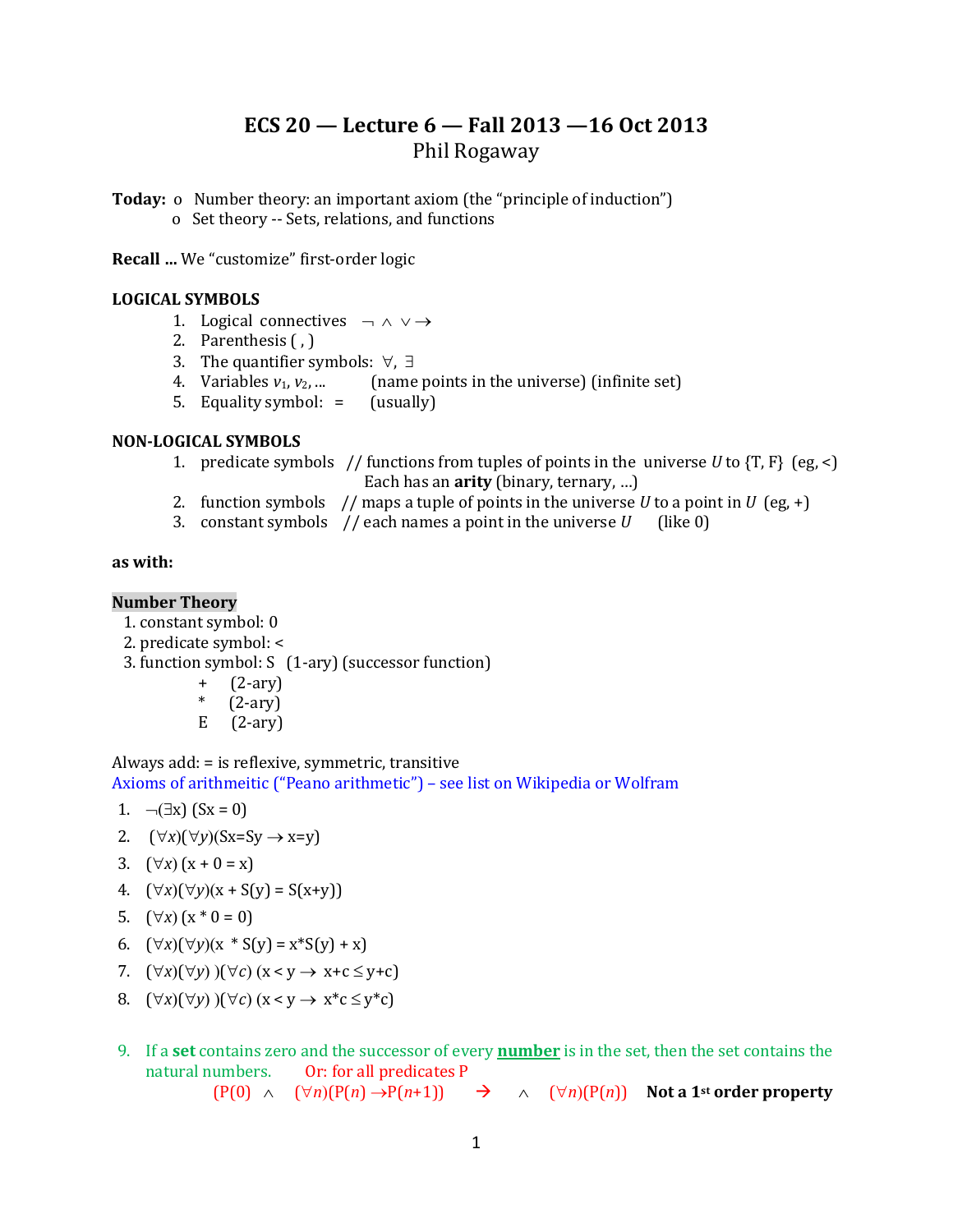#### **Principle of mathematical induction**

To prove a proposition  $P(n)$  for all integers  $n \geq n_0$ : 1) Prove  $P(n_0)$  (**Basis**) 2) Prove that  $P(n) \rightarrow P(n+1)$  for all  $n > n_0$  (Inductive step) *(Inductive hypothesis)*

The above sounds slightly more general (because I let you start at *n*0), but easily seen to be equivalent. Also equivalent: "strong" form of induction:

To prove a proposition  $P(n)$  for all integers  $n \geq n_0$ : 1) Prove  $P(n_0)$  (**Basis**) 2) Prove that  $(P(1) \wedge ... \wedge P(n)) \rightarrow P(n+1)$  for all  $n > n_0$  (inductive step) *(stronger inductive hypothesis, may make it easier to get the conclusion)*

**EXAMPLE 1**: Prove that the sum of the odd integers 2 .. 2*n*-1 is  $n^2$  $1 + 3 + ... + (2n-1) = n^2$ .

**Basis**: *n*=1, check

**Inductive step**:

$$
1+3+ ... (2n-3) = (n-1)2+ 2n-1 = +2n-1= n2 - 2n + 1 + 2n - 1 = 1= n2
$$

**EXAMPLE 2**. Sam's Dept. Store sells enveloped in packages of 5 and 12.

Prove that, for any  $n \geq 44$ , the store can sell you exactly *n* envelopes. [GP, p.147]

Try it:  $44 = 2(12) + 4(5)$  $45 = 9(5)$  $46 = 3(12) + 2(5)$ ?...?

**SUPPOSE:** it is possible to buy *n* envelopes for some  $n \ge 44$ . **SHOW**: it is possible to buy *n*+1 envelopes

 x x xx x x x x xx x x x xx x x xxxxxxxxxxxxxxxxx 123456789012345678901234567890123456789012345678901234567890 0 1 2 3 4 5 6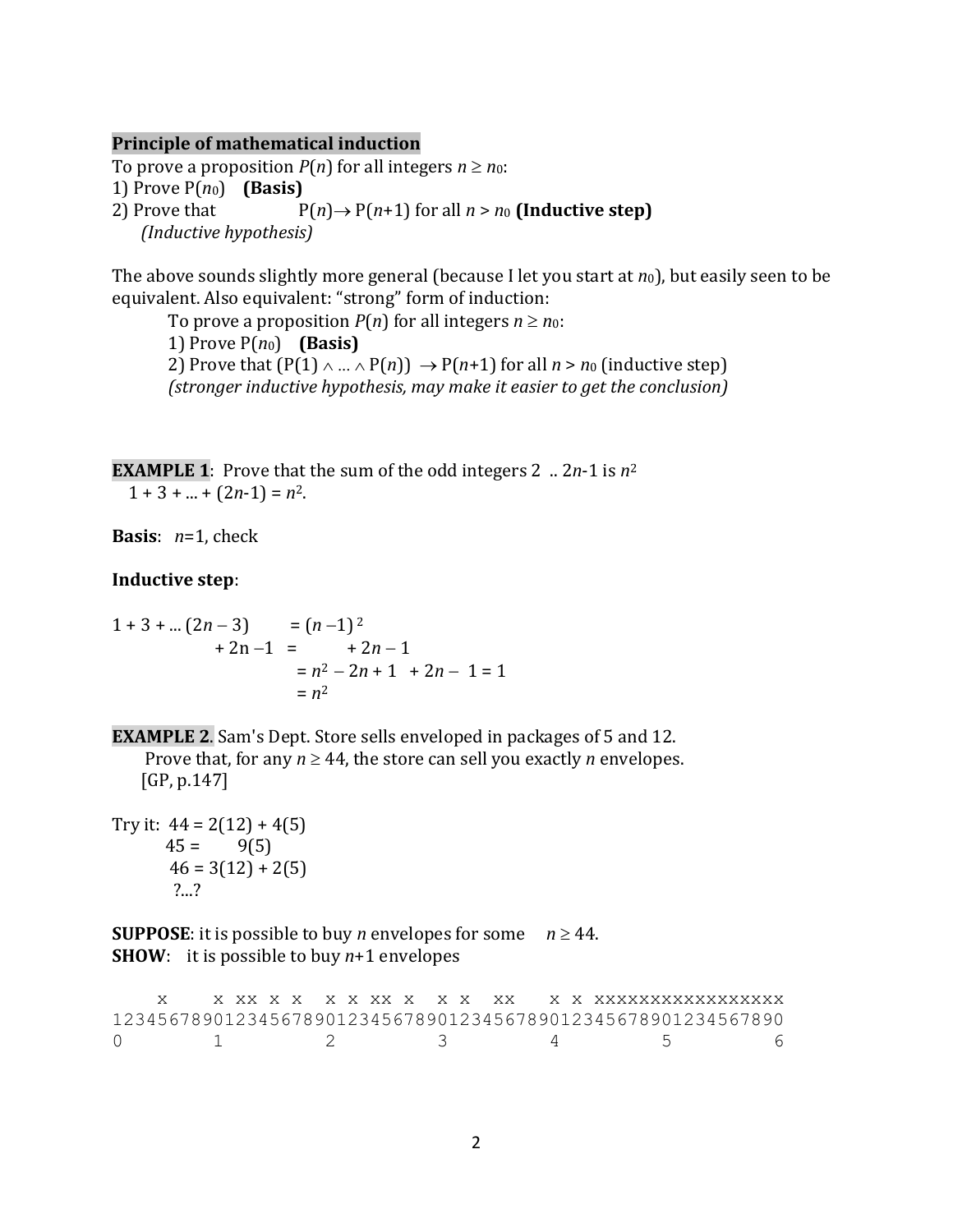If purchasing **at least seven** packets of 5, **trade in seven packets of five** for **three packets of 12**:

 $7(5)$  -> 3(12) 35 36

**If <7 packets of 5,** ie  $\leq 6$  fewer packets of 5, so **at most 30** of the envelopes are in packets of 5; so there are  $\geq 44-30 = 14$  envelopes being bought in packets of 12, so  $\geq$ 2 two packets of twelve. So take **two of the packets of 12** (ie 24 envelopes) and **trade them for 5 packets of 5:**

 $2(12) \rightarrow 5(5)$ 24 25

**EXAMPLE 3:** Show that you can tile any "punctured"  $2^n \times 2^n$  grid of *trominos* 

 # ## (may be rotated)

Illustrate and prove, dividing board in into four  $2^n \times 2^n$  to prove.

Puncture the  $2^{n+1} \times 2^{n+1}$  grid; tile that one of the four subgrids (by inductive assumption); puncturing three the three near-center center points (for the three  $2^n \times 2^n$  pieces that lacking the puncture); recurse on those three pieces; add one more tormino.

### **EXAMPLE 4**: Cake cutting

See <http://www.cs.berkeley.edu/~daw/teaching/cs70-s08/notes/n8.pdf> for a nice writeup

*n* people want to divide a piece of cake equally. *n*=2: known case.  $n \geq 3$ :

- 1. Persons 1  $\ldots$  *n* -1 people divide the cake into *n*-1 pieces (using a recursive call to this procedure).
- 2. Persons  $1 \ldots n-1$  divide their piece into *n* equal shares.
- 3. Person *n* takes the largest piece among the pieces held by each person 1 .. *n*-1.
- 4. Persons  $1 \ldots n-1$  keep their remaining  $n-1$  pieces for themselves

Number of cuts  $T_n = T_{n-1} + (n-1)^2$ 

Prove exponential growth rate … Yuck!